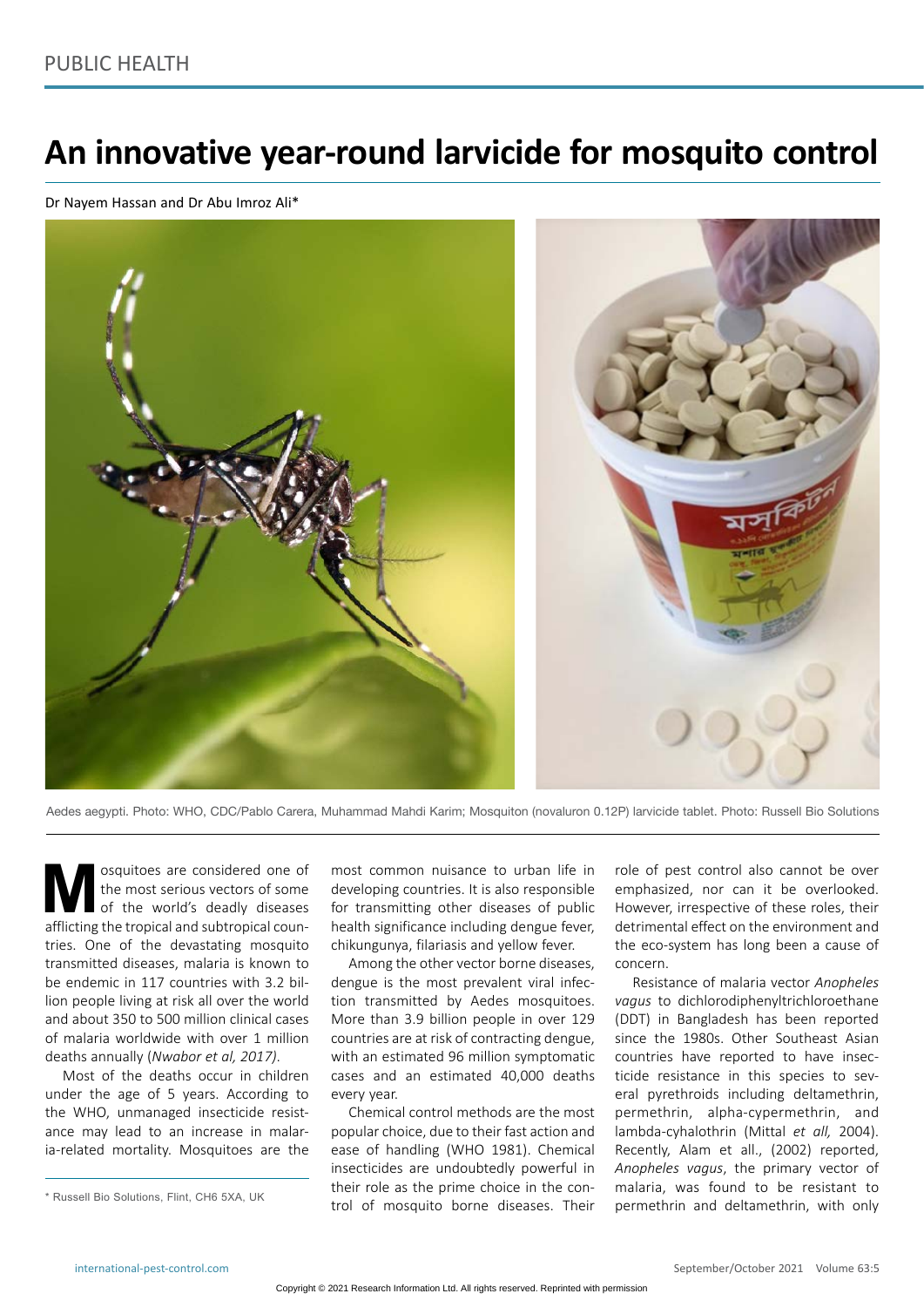

29% and 55% mortality at 30 minutes respectively.

In polluted water, Culex mosquitoes in urban and suburban areas are usually controlled by using thermal fogging with various chemical insecticides, mainly pyrethroids as the main strategy. This operation, however, mainly affects adult mosquitoes for a short period. Evidence of resistance to various groups of chemical insecticides by *Culex quinquefasciatus* has been reported in several countries including Thailand, France (Yebakima et al, 1995), Colombia (Bisset etal, 1998), West Africa (Chandre et al, 1998), USA (Liu *et al*, 2005) and Malaysia (Nazni *et al*, 2005). Continued use of the same or different types of chemical insecticides like permethrin and malathion, results in mosquitoes developing multi-insecticide resistance (Forstinus et al. 2017).

So, an alternative approach for mosquito control is now being increasingly explored (Vivekanandhan, Karthi, et al. 2018). However, the emergence of resistance in field populations of *Culex quinquefasciatus* to a bacteria *Bacillus sphaericus*  has been described in Thailand (Mulla *et al*, 2003) and India in the past decade (Rao *et al*, 1995). There is an urgent need to develop strategies to control mosquitoes, especially *Culex quinquefasciatus* that have already developed resistance to chemical insecticides as well as the microbial larvicide *Bacillus sphaericus*. Insect growth regulators (IGRs) are then considered as a novel group of insecticides for controlling these insecticide-resistant mosquitoes.

IGRs, in general, exhibit a good margin of safety to most non-target biota, thus offering some advantages in mosquito control programmes (Mulla, 1995). Many IGR compounds and products have been evaluated for larvicidal activity against various mosquito species, such as *Culex quinquefasciatus* (Mulla and Darwazeh, 1988), *Aedes aegypti* (Mulla *et al*, 2003), *Anopheles* and *Culex* mosquitoes (Batra *et al*, 2005). Most IGRs provide good larvicidal efficacy for the control of targeted mosquitoes, depending on the active ingredients, formulations, dosages, and the habitats being treated.

Novaluron is an IGR of the benzoyl urea group, which inhibits chitin synthesis, affecting the moulting process of insects. It has low acute, sub-acute and chronic toxicity to humans, birds, earthworms, fish and aquatic plants, but is highly toxic to some crustaceans (WHO, 2005). Recently, a few reports documented the larvicidal efficacy of novaluron under laboratory and field conditions against the larvae of *Aedes aegypti* (Mulla *et al*, 2003) and *Culex* mosquitoes (Su *et al*, 2003). The present study was carried out to evaluate the field efficacy of a formulation of novaluron against immature mosquitoes in sites infested with heavy populations of mosquito larvae in urban areas of Bangladesh.

Russell Bio Solutions Ltd. has developed a unique, novel and innovative product MOSQUITON 0.12P to control mosquito larvae. The formulation of MOSQUITON has been developed to achieve the controlled release of the active ingredient, novaluron (0.12%) over a long period of time. The Mosquiton tablet contains inert material that helps to disperse the active novaluron in water as an emulsion form and eventually it helps to float the active ingredients uniformly on the water surface. The larvicide is released at a slower and steadier rate in areas of standing water (small or large) that can control around 95-98% of Culex and other mosquito larvae in all the aquatic stages of mosquito development to inhibit adult development. The tablet lasts in the field for a period of 90-150 days depending on the conditions of the water surface.

## **Development background**

Novaluron is an insecticide of the class diflubenzoylureas. The compound shows the killing effect against various larvae of genus Lepidoptera, Coleoptera, Hemiptera and Diptera. Novaluron has been registered as an insecticide for food crops in many countries, including South Africa, Argentina, and Australia. The United States authorities approved the compound's registration as a pest control product for floriculture in September 2001. The acute toxicity of novaluron tested on rats through oral, dermal and inhalation administrations show  $LD_{\epsilon_0}$  of novaluron is determined as >5000 mg/kg body weight (bw) for oral dose acute toxicity to male and female rats, >2000 mg/mg bw for dermal treatment acute toxicity to male and female rats, and  $>5150$  mg/m<sup>3</sup> for inhalation acute toxicity to male and female rats.

Regarding environmental concerns, novaluron at a dosage of 10 mg ai/m<sup>2</sup> had no impact on fishes and aquatic plants in treated areas during and after the experiment. A similar safety profile for novaluron with non-target fauna in riverine pools was also found for guppies (*Poecilia reticulata*), a native fish species of Sri Lanka (*Rosbora daniconis*) and aquatic beetles, when applied at concentrations of 0.01-2.5 mg ai/l (Yapabandra, unpublished report to the WHO Pesticide Evaluation Scheme, 2004).

WHO has assessed novaluron for use as a mosquito larvicide in drinking-water in containers, particularly to control dengue fever. The recommended dosage of novaluron in potable water in containers should not exceed 0.05 mg/litre under the WHO Pesticides Evaluation Scheme. In view of the absence of a carcinogenic potential in rodents and the lack of genotoxic potential in vitro and in vivo, the JMPR (Joint Meeting on Pesticide Residues) concluded that novaluron is unlikely to pose a carcinogenic risk to humans. JMPR also concluded that novaluron is not a developmental toxicant (World Health Organization Guidelines for Drinking-Water Quality, 3rd edition including 1st and 2nd addenda, 2008).

The WHO (2005) recommends the use of novaluron as a larvicide applied in non-drinking water-storage containers, temporary mosquito habitats and polluted waters at the dosage of 10-50 g ai/l or 10-100 g ai/ha. However, the higher dosages are required for polluted and vegetated habitats and for obtaining longer residual efficacy. It was stated by the WHO (2005) the level of control by novaluron at various dosages is comparable to pyriproxyfen and better than Methoprene (Mulla *et al*, 1986, 1989).

## **How Mosquiton works?**

MOSQUITON 0.12P Novaluron larvicide affects the development of immature stages by disrupting the moulting process. It is an effective means for preventing the emergence of adult mosquitoes from water bodies. Consequently, beneficial species are not affected. The use of Mosquiton eliminates the risk of people getting infected by mosquito borne diseases.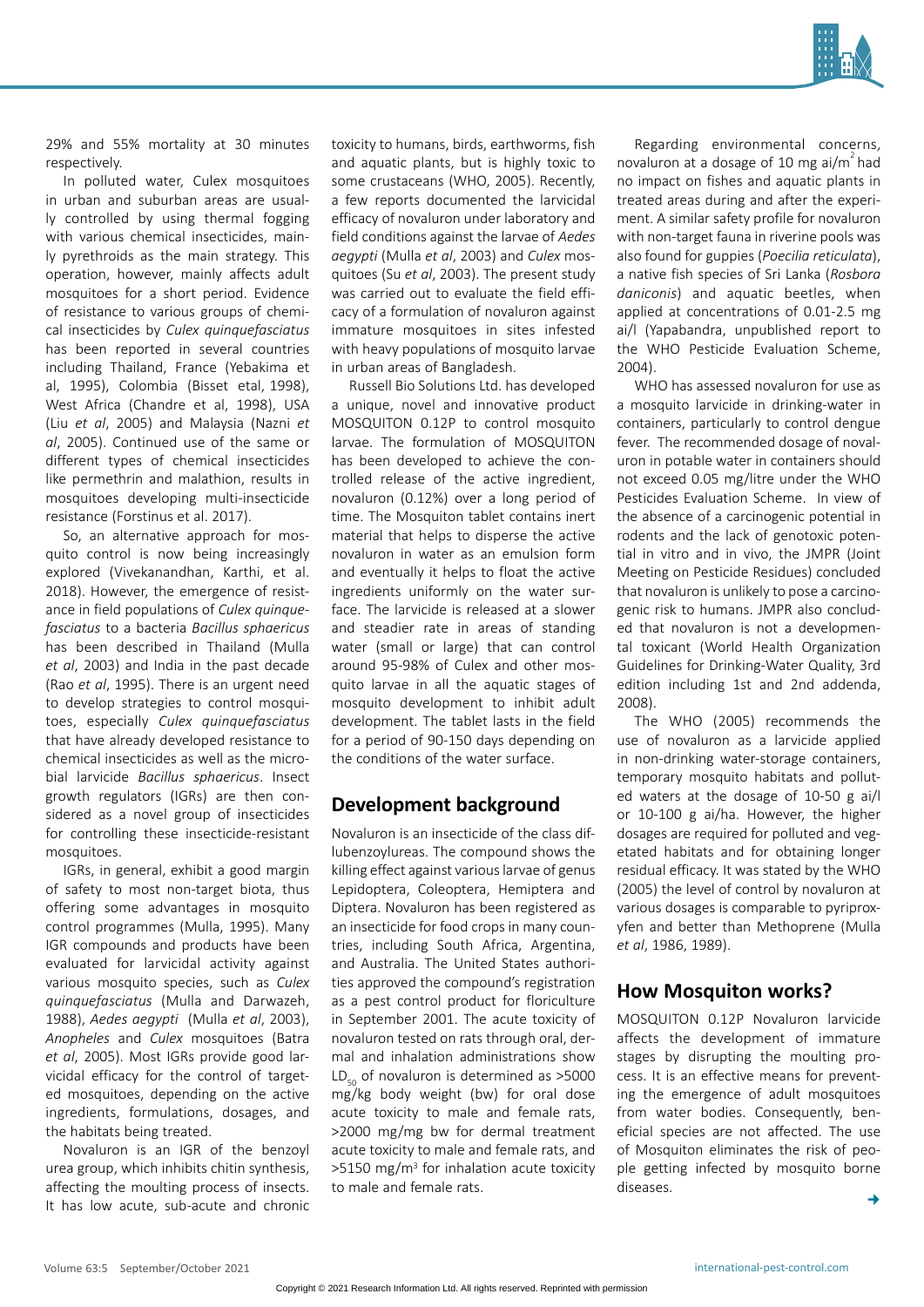

## **How Mosquiton is used?**

Apply 1 Tablet (1 gm) per 10 litres of water, the dose will be double if content of organic matter is too high in the water body. In case of a large water body, apply a 10 gm tablet for every metre distance.It can control all kinds of mosquito transmitted diseases including dengue, chikungunya, malaria and Zika.

The formulation is effective for up to 3 months and in a year-round for sub-tropical and tropical locations mosquito control can be achieved with 2-3 applications. MOSQUITON 0.12P Novaluron Insecticide can be used in governmental mosquito control programmes by professional pest control operators or homeowners.

Russell Bio Solutions has been conducted trial in Bangladesh, Sri Lanka, Pakistan and Thailand to evaluate the efficacy of Mosquiton tablets. In all trial locations, a single treatment of Mosquiton at a dose of 1g (1.2 mg ai novaluron) /  $m^2$  provided excellent control of 95-98% of immature larval mortality. The Bangladesh lab trial conducted by Institute of Epidemiology Disease Control and Research (IEDCR) against female mosquito larvae of *Culex quinquefasciatus* at 28 degrees Celsius and 76% humidity. The average mortality of was recorded, 74% on 3 days and 98% 5 days after exposer to Mosquiton treated water (see graph)

Tawatsin et al., 2007 used the dosage (10 mg ai/m<sup>2</sup>) of novaluron as a single treatment and attempted to obtain residual effects against target mosquitoes in the treated sites, containing highly polluted waters. The study revealed that a single treatment of an EC10 formulation of novaluron at a dosage of 10 mg ai/ m2 provided excellent control (90-100% reduction) of the immature populations of polluted water mosquitoes in the treated areas for three to seven weeks. Tawatsin et al., 2007 described the differences in residual efficacy depending on the prevailing conditions for each site, such as the degree of water pollution, sun exposure and extent of rains and water drainage.

A similar trend of mortality has found in the simulated field trial up to one month. The trial was conducted by National Institute of Health of Thailand. A single treatment of Mosquiton at a dose of 1g / 10 litres of water provided excellent control of 100% larval mortality within 7 days.



Trial of Mosquiton Larvicide (0.12 P Novaluron) against *Culex quinquefasciatus*. Trial has been conducted by Institute of Epidemiology Disease Control and Research (IEDCR) Bangladesh against female mosquito larvae of *Culex quinquefasciatus* at 28°C and 76% humidity.

#### **TABLE 1**

#### **TRIAL CONDUCTED BY NATIONAL INSTITUTE OF HEALTH OF THAILAND. THE TRIAL WAS CONDUCTED AGAINST AEDES MOSQUITO LARVAE DURING THE PERIOD OF NOVEMBER 2020.**

| <b>INSECTICIDE</b>                                                                                            | EXPOSURE (DAYS)   | PERCENT LARVAL MORTALITY |
|---------------------------------------------------------------------------------------------------------------|-------------------|--------------------------|
| Mosquiton<br>Larvicide<br>(0.12 P Novaluron)<br>Against Aedes aegypti larvae in<br>simulated field by 1 month | Day 1 (Treatment) | 45                       |
|                                                                                                               | Control (water)   | 0                        |
|                                                                                                               | Day 2(Treatment)  | 77                       |
|                                                                                                               | Control (water)   | $\Omega$                 |
|                                                                                                               | Day 7 (Treatment) | 100                      |
|                                                                                                               | Control (water)   |                          |

Similarly, a study conducted in India also showed that novaluron 10% EC when applied at the same dosage  $(10 \text{ mg } ai/m^2)$ exhibited high degrees of residual effects against *Culex quinquefasciatus* larvae for 13 days in cesspits, 17 days in drains and 69 days in unused wells (Jambulingam *et al*, unpublished report to the WHO Pesticide Evaluation Scheme, 2004).

In smaller breeding sites, such as buckets (18 litres capacity), novaluron 10% EC provided excellent control (>90% inhibition of the emergence) of wild populations of *Culex quinquefasciatus* for as long as 10 weeks (Arredondo- Jimenez and Valdez-Delgado, unpublished report to the WHO Pesticide Evaluation Scheme, 2004).

Su *et al,* (2003) revealed the duration of a high level of efficacy (>90% inhibition

of emergence) of novaluron against the larvae of *Culex quinquefasciatus* tested in mesocosms  $(27 \text{ m}^2)$  were 7 and 13 days at dosages of 1-5 and 10  $mg/m^2$  respectively; whereas a duration of 14 days was achieved at a dosage of 1.25-5 mg/ $m<sup>2</sup>$ tested in a microcosm (240 litres) where the water was enriched with rabbit pellets. Field evaluation of novaluron at dosages of 1- 10 mg/m2 against *Culex quinquefasciatus* conducted in India also demonstrated that the effective duration (>80% inhibition of emergence) obtained in cesspits  $(1-15 \text{ m}^2)$ , street drains  $(4-6 \text{ m}^2)$  and wells (1.3-4 m<sup>2</sup>) were 11-13, 8-17 and 33-69 days, respectively (Jambulingam *et al*, unpublished report to the WHO Pesticide Evaluation Scheme, 2004).

 $\rightarrow$